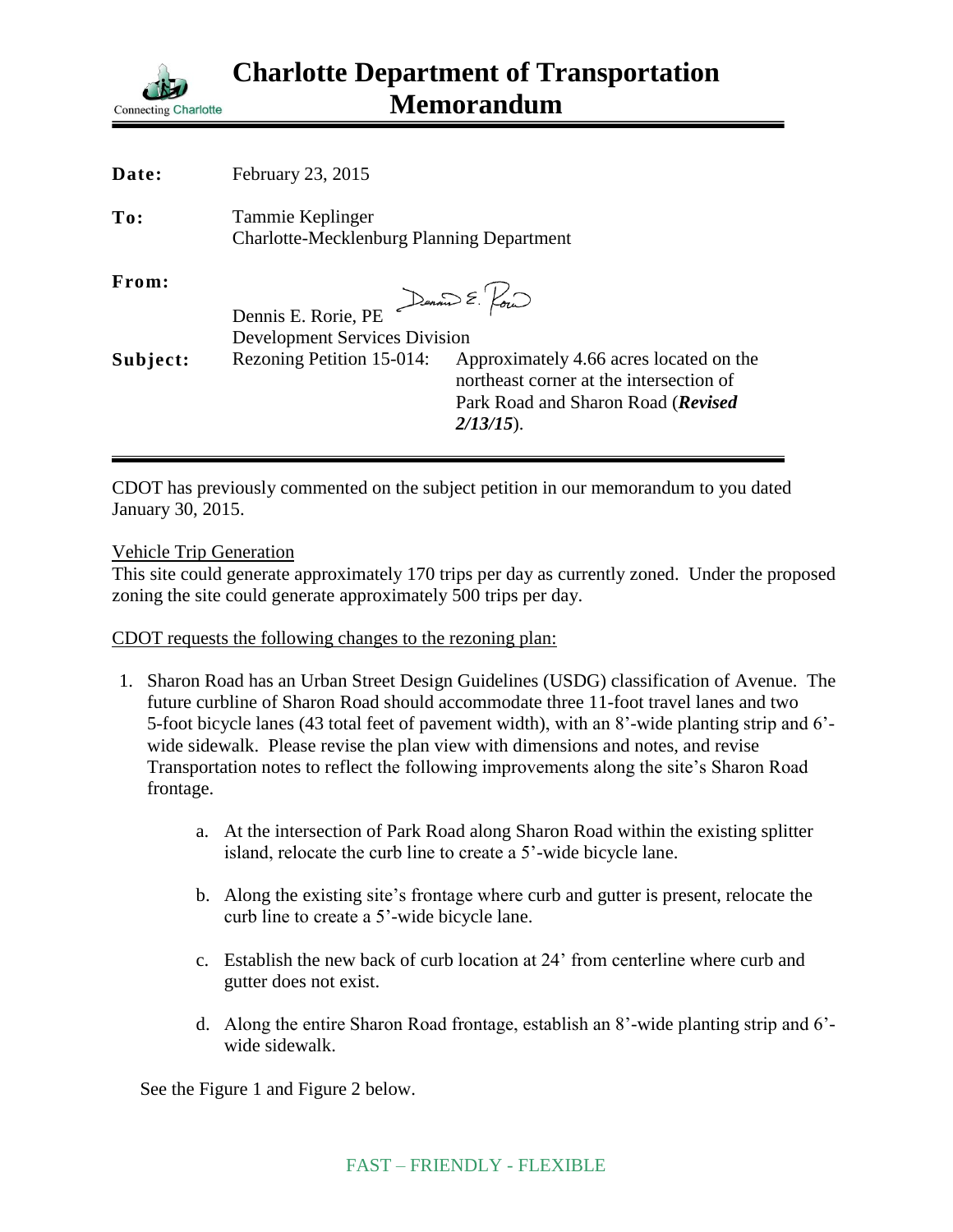Tammie Keplinger February 23, 2015 Page 2 of 4



**Figure 1**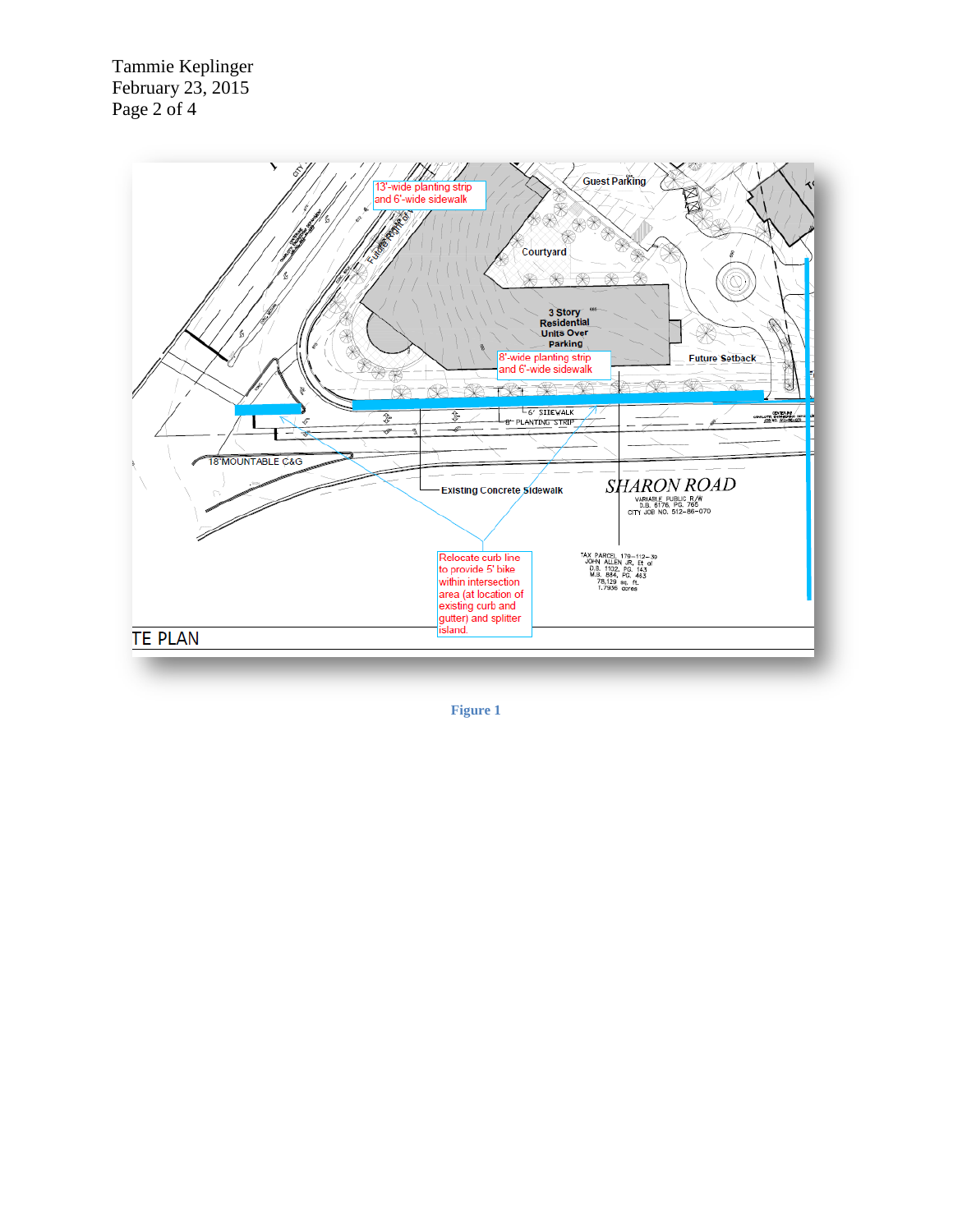Tammie Keplinger February 23, 2015 Page 3 of 4





- 2. CDOT requests that the petitioner modify the splitter island at the intersection to accommodate the following changes. Please revise the plan view with dimensions and notes, and revise Transportation notes accordingly:
	- a. At the intersection of Park Road along Sharon Road within the existing splitter island, relocate the curb line to create a 5'-wide bicycle lane.
	- b. Replace the back-of-curb sidewalk with an 8'-wide planting strip and 6'-wide sidewalk.
	- c. Make necessary modifications at the splitter island such as relocating curb ramps, relocating pedestrian signal poles, re-marking crosswalks, and any other modifications or various appurtenances deemed necessary by CDOT.
	- 3. CDOT requests that the petitioner revise the site plan to include dedication of a minimum 50'-wide easement in which the internal private street can be extended at a future date should the parcels to the north redevelop. See Figure 3 below.